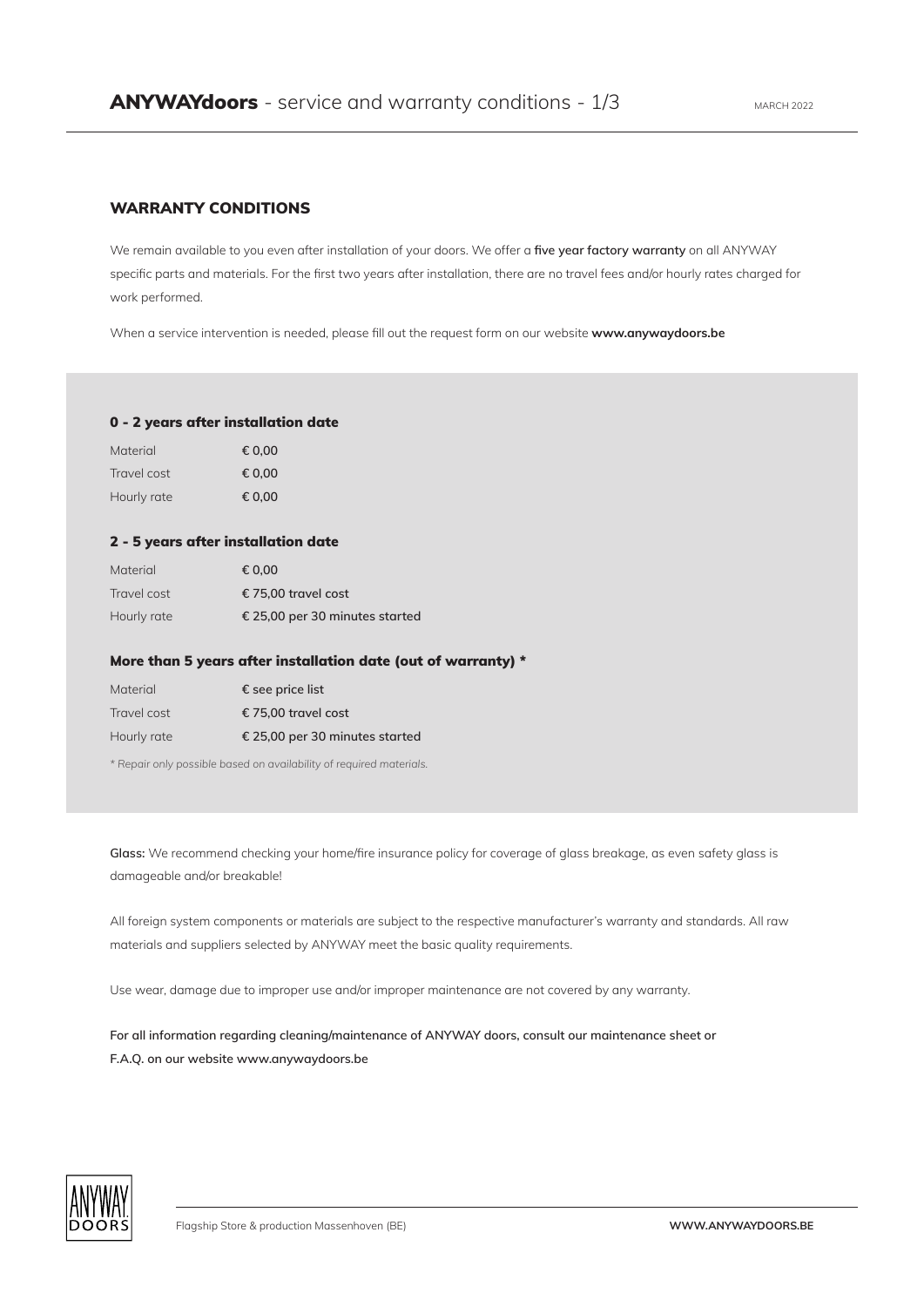| <b>General works</b>                                                                   | material cost unit |                             |
|----------------------------------------------------------------------------------------|--------------------|-----------------------------|
| Adjustment door leaf                                                                   |                    |                             |
| Swap hinge side (not possible with stealth pivot)                                      |                    |                             |
| Change direction of rotation (PUSH - PULL) - door without lock                         |                    |                             |
| Change direction of rotation (PUSH - PULL) - door with lock = replace sealing profiles |                    | € 10,00 per meter profile   |
| Change direction of rotation (1WAY - 2WAY) = replace sealing profiles                  |                    | € 10,00 per meter profile   |
| <b>Plastic profiles - hinged doors</b>                                                 | material cost unit |                             |
| Q-lon sealing profiles '8G' (los)                                                      |                    | € 10,00 per meter           |
| Sealing profiles '8G' - complete set                                                   |                    | € 60,00 per door            |
| Back profile - hinge side (on door leaf)                                               |                    | € 20,00 per door            |
| Draft brush at the bottom                                                              |                    | € 10,00 per meter           |
| <b>Door leaves and options</b>                                                         | material cost unit |                             |
| Replace door leaf (= in existing ANYWAY door frame)                                    | via price offer    |                             |
| It is not possible to change the finish (e.g. color) of an existing door leaf          |                    |                             |
| It is not possible to change dimensions (e.g. shorten/narrow) of existing doors!       |                    |                             |
| Rectangular window: replace glass plate                                                |                    | € 75,00 per glass plate     |
| Porthole window: replace glass plate                                                   |                    | € 75,00 per glass plate     |
| Porthole window: replace metal ring $(1$ ring = 2-piece = front + rear)                |                    | € 150,00 per ring (2-piece) |
| <b>Hinges and accessories</b>                                                          | material cost unit |                             |
| Replace gas damper in hinge (7G and 8G)                                                | € 15,00            | per gas damper              |
| Comfort hinges '8G'                                                                    |                    | € 145,00 per hinge set      |
| Cover cap for '8G' pivot (1 cover $= 2$ -piece)                                        |                    | €7,50 per cover             |
| Magnet set for Frame-A-Way pivot '8G'                                                  |                    | € 20,00 per magnet set      |
| Stealth pivot NL '8G'                                                                  |                    | € 170,00 per hinge set      |
| Stealth pivot XL '8G'                                                                  |                    | € 215,00 per hinge set      |
| Repair older generations of hinges (if possible)                                       |                    | € 40,00 per hinge           |
| <b>Locks and accessories</b>                                                           | material cost unit |                             |
| Accessory (e.g. cover) for ANYWAY '8G' lock                                            |                    | € 5,00 per piece            |
| 3D key for ANYWAY '8G' lock                                                            |                    | € 15,00 per piece           |
| Lock plate in door frame                                                               |                    | € 15,00 per piece           |
| Replace ANYWAY '8G' 3D lock (slide / turn / key)                                       |                    | € 85,00 per lock            |
| Replace cylinder lock                                                                  | € 230,00 per lock  |                             |
| Lock type '7G' and older cannot be replaced                                            |                    |                             |

*It is not possible to add a lock to an existing ANYWAY door!*